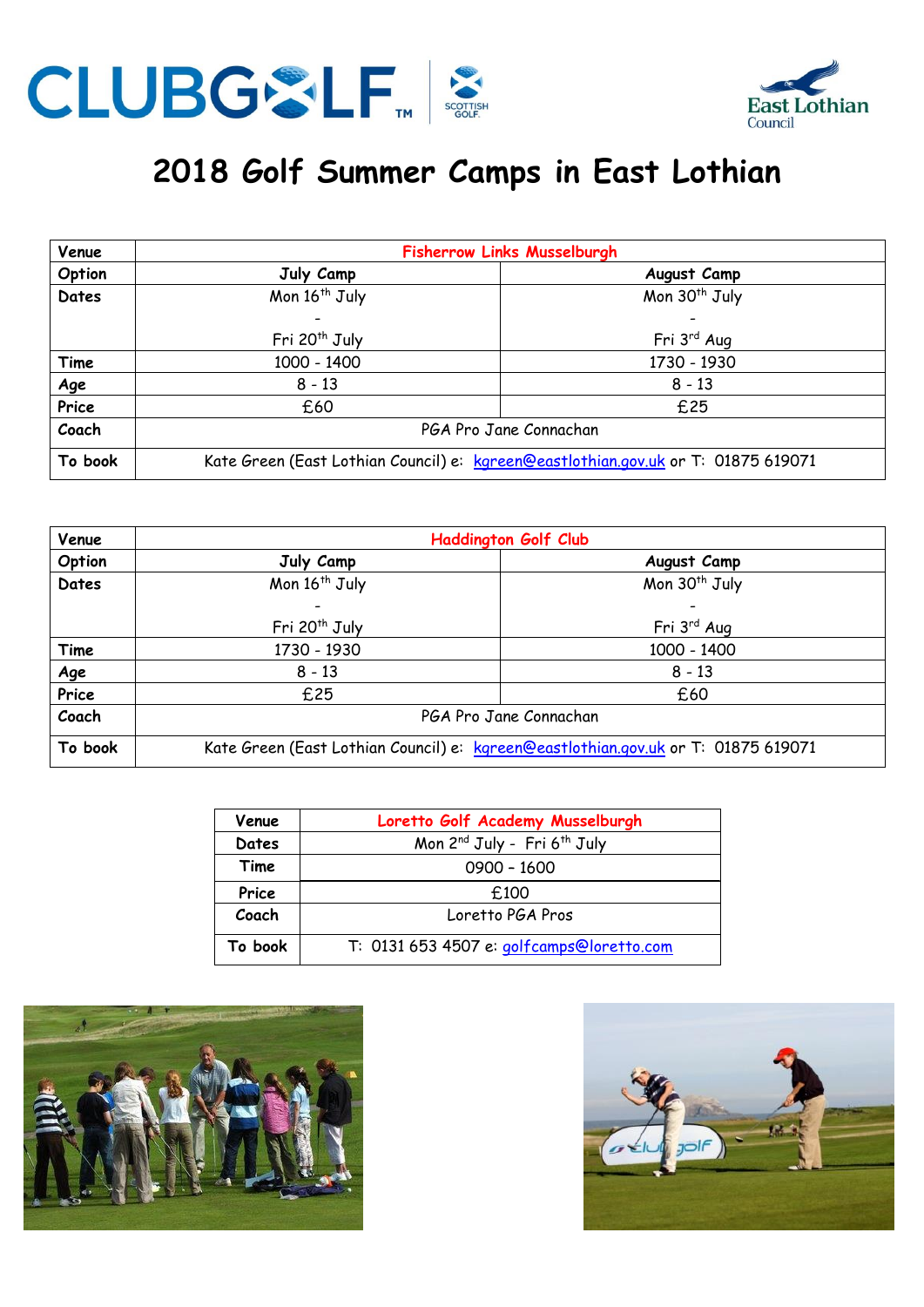## CLUBGSLF.



**GULLANE PRO SHOP** 

**To book or for more info contact Gullane Pros**

- **T:** 01620 84311
- **E:** assistantpros@ Gullanegolfclub.com

**Birdie Camp\*, 5 Days, 3pm – 4pm** A fun introduction to the fundamental movements and basic skills for golf **Dates: Monday 2nd July – Friday 6th July,** Cost: £50

**Eagle Camp\*, 5 Days, 4.15pm – 6.15pm** Tuition covering skills involved in Putting, Chipping, Pitching and Full Swing Players must already have a ball flight & understanding of the game **Dates: Monday 2nd July – Friday 6th July,** Cost: £100

**Birdie Camp\*, 3 Days, 9am - 10am** A fun introduction to the fundamental movements and basic skills for golf **Option 1: Wednesday 1st August - Friday 3rd August,** Cost: £35 **Option 2: Tuesday 7th August - Thursday 9th August,** Cost: £35

**Eagle Camp\*, 3 Days, 10.15am - 12.15pm** Tuition covering skills involved in Putting, Chipping, Pitching and Full Swing Players must already have a ball flight & understanding of the game **Option 1: Wednesday 1st August - Friday 3rd August,** Cost: £60 **Option 2: Tuesday 7th August - Thursday 9th August,** Cost: £60

**Albatross Camp\*\*, 3 Days, 1:30pm – 5:30pm** Tuition for the first 2 hours followed by 9 holes on Gullane No.3 Players must have a handicap of 36 or less **Week 1: Wednesday 1st August - Friday 3rd August,** Cost - £80 Members, £110 Non-member **Week 2: Tuesday 7th August - Thursday 9th August,** Cost - £80 Members, £110 Non-member

**\*Spaces are limited to 6 children per session and are on a first come first serve basis \*\* Spaces are limited to 8 children per session and are on a first come first serve basis**

**For more information and to book please call 01620 843111 or email [assistantpros@gullaneproshop.com](mailto:assistantpros@gullaneproshop.com)**